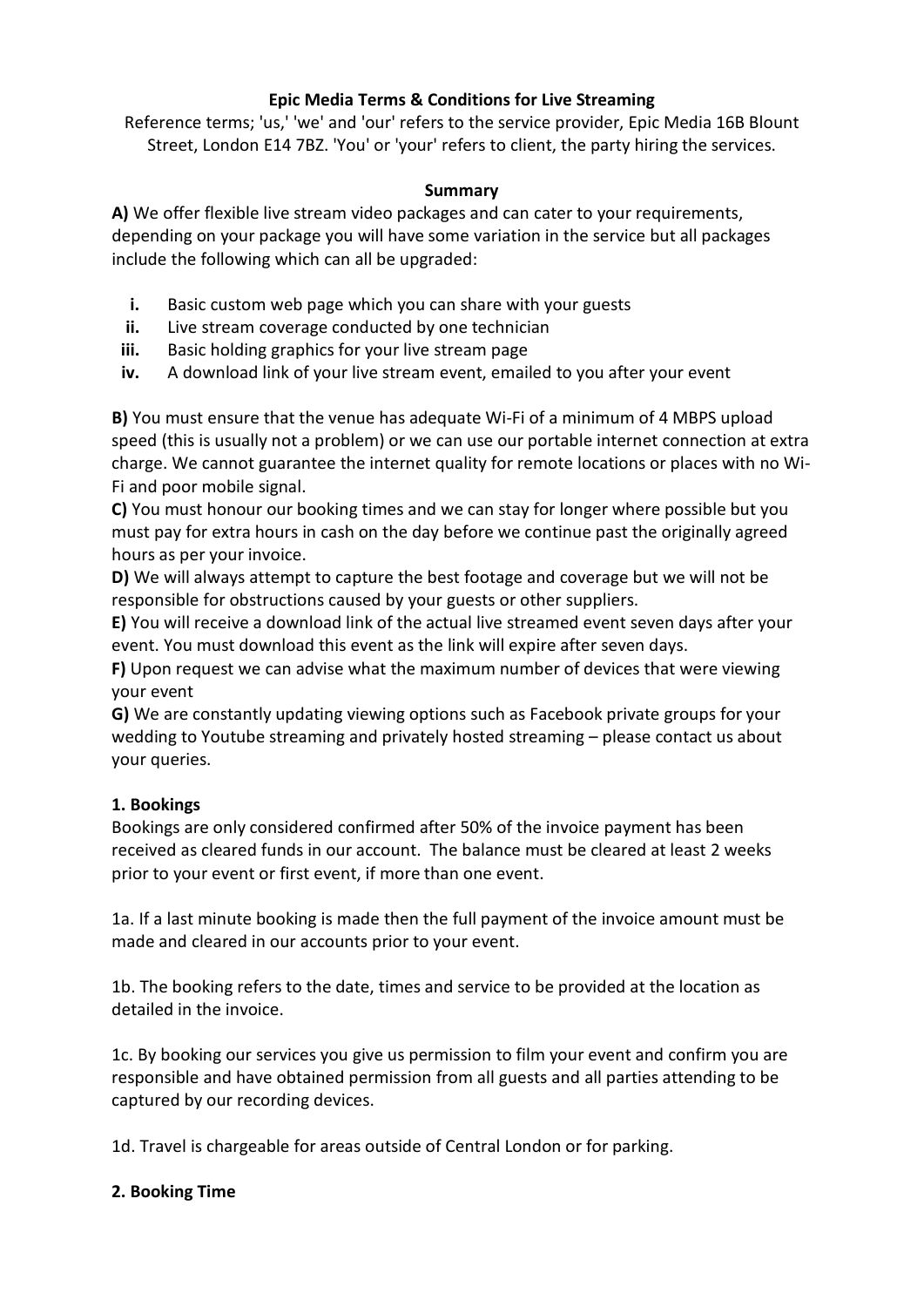Our service time begins and ends as per your booked invoiced times. If your event starts late then we will still finish by the original booking time as per the invoice time. If possible, we can stay longer than originally booked subject to the additional hourly rate payment as detailed in your invoice, but this must be paid immediately in cash before going in to overtime.

2.a) The coverage is for consecutive coverage and cannot be broken into different parts of the day. For example, a 3 hour booking cannot be broken down to different timings, such as 30 mins in the morning and 2.5 hours in the afternoon. Once a live stream stops any further live streaming will be classed as a new booking and charged accordingly. Please contact us if your requirements are different to up to 3 hours consecutive coverage.

2.b) Our set up and set down time is outside of your hire time and will not affect your hire time.

#### **3. Equipment & Service**

We will provide cameras, sound kits, video streaming equipment and one or more technician depending on your invoice details.

3a. We will provide you with a link of a unlisted webpage where the event will be streamed, with the relevant details on it for your event which you can share. We can create a Custom Holding graphic page, if you can send us one photo and the basic event details. This will be done no sooner than one month prior to your event unless agreed in writing by us.

3b. The quality of the video streamed is usually Full HD but this may differ for each end user depending on their device, location, internet speed and venue WI-FI speed / strength.

3c. We will broadcast your event through a social media platform as 'unlisted' or similar unless we have agreed otherwise or if you have booked for a premium service. The video will be streamed on or through one of our platforms.

3d. We will only share with you the link of the location or locations where the video will be published, depending on your invoiced details, and we take no responsibility who you share that link with or who watches that link and how they use the audio & video.

# **4. Obstructions**

After we have allocated the equipment such as cameras and microphones, if your guests or other service providers obstruct us or the cameras then we will not be held liable for any loss of video, audio, signals. We will always be attentive and immediately try and rectify all reasonable scenarios leading to obstructions. You will assign a dedicated space for us to carry out our work.

#### **5. Wi-Fi**

The live service we provide is via the internet and unless otherwise specified, you are responsible for ensuring that the venue has sufficient Wi-Fi upload **speed of a minimum of 4MBPS.** If the Wi-Fi speed affects the quality of the live stream then we are not liable as we have no control over the venue and the Wi-Fi used.